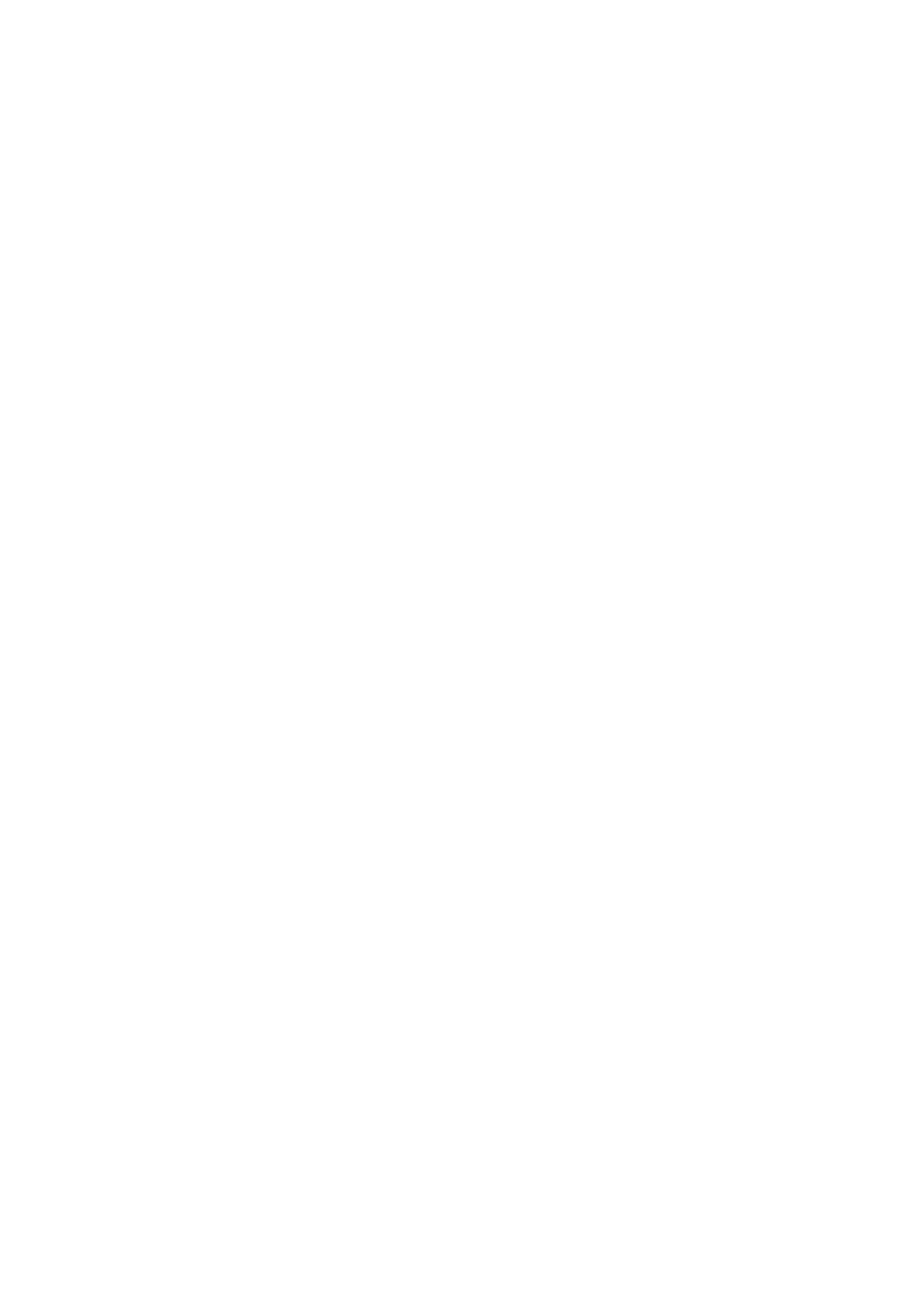## **AGENDA**

# Page Nos.

## **Remote Meeting Details**

This meeting will be held in a remote manner in accordance with the Local Authorities and Police and Crime Panels (Coronavirus) (Flexibility of Local Authority and Police and Crime Panel Meetings) (England and Wales) Regulations 2020.

The meeting will be live streamed on the Council's social media platforms to enable access for the Press and Public.

- 1. Apologies for Absence
- 2. Declarations of Interest by Members and Officers and as to the Party Whip
- 3. Declarations of Intention to Record the Meeting

| 4.                                  | Minutes of the meeting held on 24 September 2020                                                                             | $5 - 18$    |  |
|-------------------------------------|------------------------------------------------------------------------------------------------------------------------------|-------------|--|
| 5.                                  | Forward Plan of Policy & Finance Items                                                                                       | 19          |  |
| <b>Policy Items for Decision</b>    |                                                                                                                              |             |  |
| 6.                                  | Grounds Maintenance of HRA Land                                                                                              | $20 - 29$   |  |
| 7.                                  | Partnership for the East Midlands Building Consultancy                                                                       | $30 - 36$   |  |
| 8.                                  | <b>Revised Customer Feedback Policy</b>                                                                                      | $37 - 44$   |  |
| 9.                                  | <b>Newark Towns Fund</b>                                                                                                     | $45 - 49$   |  |
| 10.                                 | <b>Infrastructure Funding Statement</b>                                                                                      | $50 - 79$   |  |
| 11.                                 | Flowserve Site Update                                                                                                        | To Follow   |  |
| <b>Finance Items for Decision</b>   |                                                                                                                              |             |  |
| 12.                                 | General Fund, Housing Revenue Account (HRA) and Capital Projected<br>Outturn Report to 31 March 2021 as at 30 September 2020 | $80 - 97$   |  |
| 13.                                 | Newark Castle Electrical Upgrade and Fire Alarm Installation                                                                 | $98 - 99$   |  |
| 14.                                 | Ollerton Local Housing Office - Refurbishment and Re-Purpose                                                                 | $100 - 104$ |  |
| <b>Policy Items for Information</b> |                                                                                                                              |             |  |

15. Quarter 2 (Q2) 2020/21 Performance Report 105 - 105 - 114